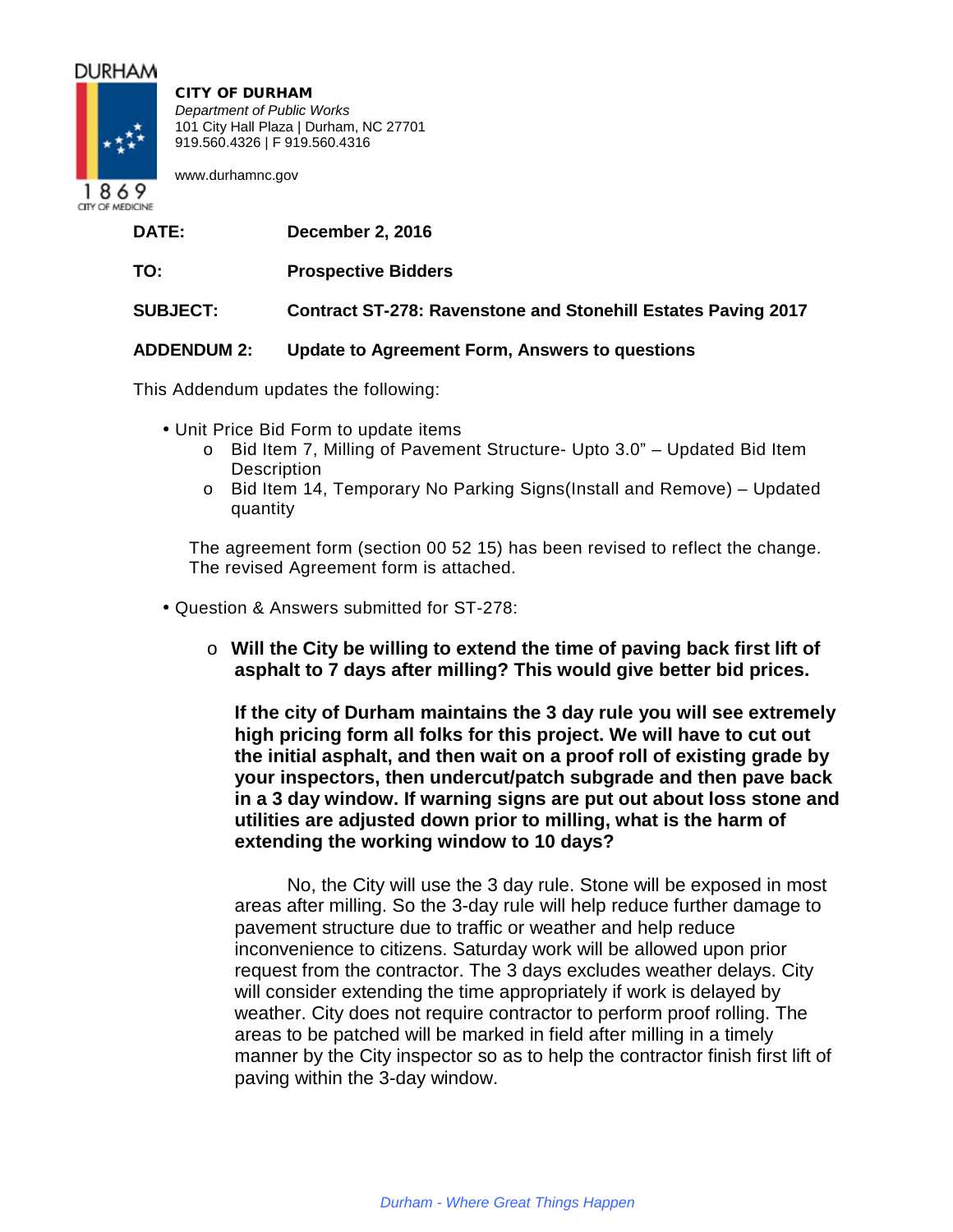o **Will the city consider splitting the line item 4: Asphalt Surface Course- Type S9.5B so that the contractor can give a better price that reflects overlay and a second that represents patching?**

**If not, will City be willing to execute a change order if scope changes later to have more patching than 4000SY in the microsurfacing areas.**

No, All Asphalt surface course –Type S9.5B material will be included in line item 4. But the City is willing to consider change orders if the patching on micro surfacing areas over-run the estimated quantity of 4000SY in significant amounts.

- o **What line item will re-compacting of stone be included?** Any Recompacting of stone required will be incidental to Line item # 6: Milling of Pavement Structure- Upto 3.0".
- o **Is proofrolling required to be done by the contractor after milling?** No, proofrolling is not mandated.
- o **The liquidated damages section in the Agreement form does not specify the liquidated damages if the contractor does not finish work by the contract time. What are the liquidated damages amount in that case?**

The liquidated damages would be \$400 per day for each day that expires after the contract time. The liquidated damages section in the Agreement form has been revised to include this information.

This addendum, as well as other details specific to the project, is available on the Public Works' project website.

http://nc-durham.civicplus.com/2797/2016-Street-Repair-Repaving-ST-280

Please acknowledge receipt of this Addendum in the space provided in the Bid form. Failure to do so may disqualify the Bidder.

Please let me know if you have any questions on the above information on or before Monday, December 5, 2016.

Sincerely,

Kitty M. Thomas Project Manager 919-560-4326 ext. 30218 Kitty.Thomas@durhamnc.gov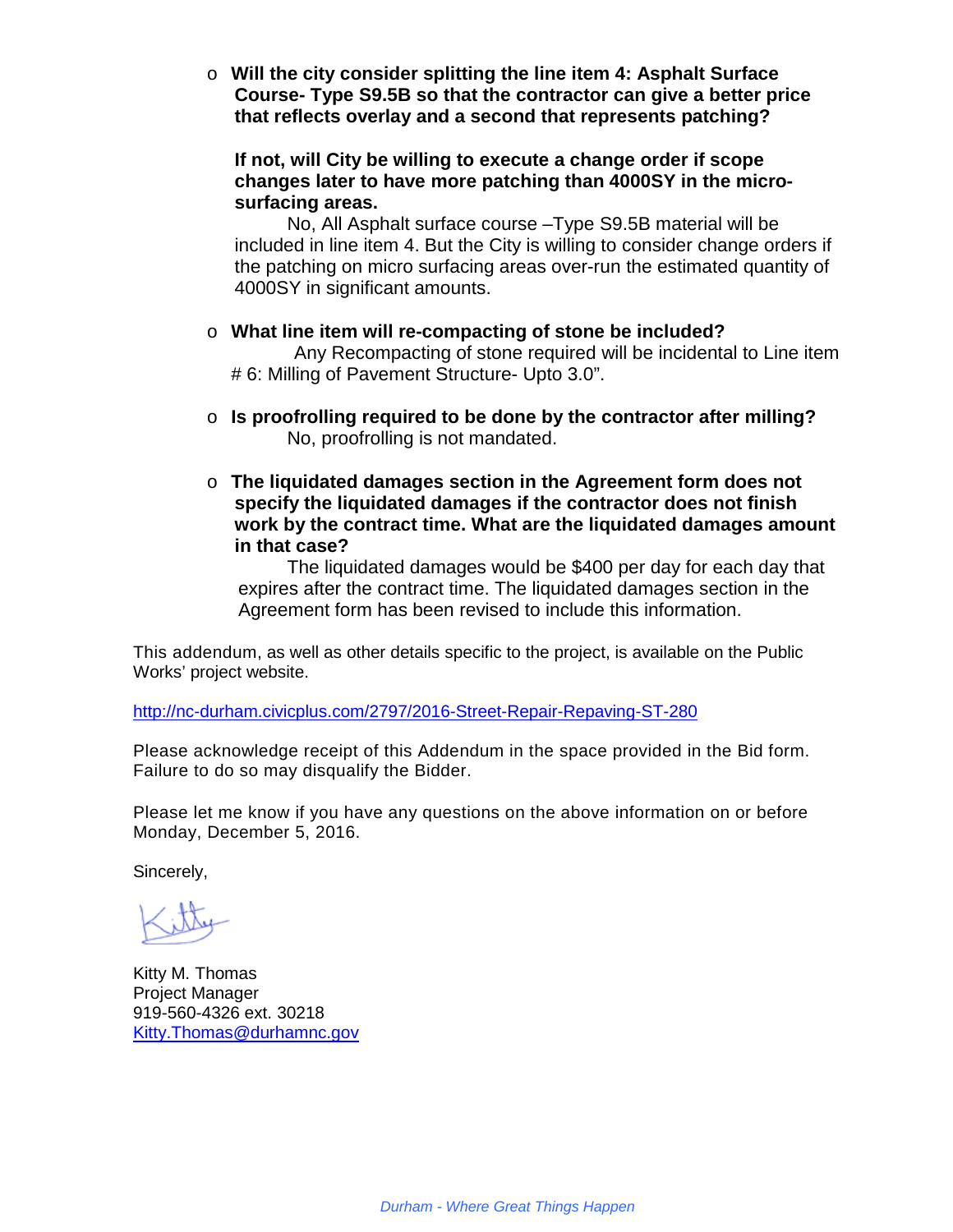# SECTION 00 52 15

#### AGREEMENT FORM - EJCDC STIPULATED SUM (SINGLE-PRIME CONTRACT)

THIS AGREEMENT is made and entered into as of the \_\_\_\_\_ day of \_\_\_\_\_\_\_\_\_\_, 20\_\_\_, by and between the City of Durham (Owner), a North Carolina municipal corporation, and

(Contractor), [*Indicate type of entity, for instance:*

*a corporation organized and existing under the laws of [name of State];*

*a limited liability company organized and existing under the laws of [name of State];*

*a professional corporation organized and existing under the laws of [name of State];*

*a professional association organized and existing under the laws of [name of State];* 

*a limited partnership organized under the laws of [name of State];* 

*a sole proprietorship;* 

*or a general partnership].*

The City of Durham and Contractor, in consideration of the mutual covenants set forth herein, agree as follows:

#### 1.1 WORK

A. Contractor shall complete all Work as specified or indicated in the Contract Documents. The Work is generally described as follows:

The Work contemplated under the provisions of this Contract includes, but may not be limited to, the repair and asphalt paving of streets at various locations in Ravenstone and Stonehill Estates subdivisions and micro-surfacing of various streets in or near these subdivisions in the City of Durham.

#### 1.2 THE PROJECT

- A. The Project for which the Work under the Contract Documents may be the whole or only a part is generally described as follows:
	- Contract: ST-278 Ravenstone and Stonehill Estates Paving 2017
- B. Listed below is the Site that the Contractor shall be instructed to complete construction under this Contract.
	- $\mathcal{L}^{\text{max}}$ See Appendix L

## 1.3 ENGINEER

- A. The Project has been designed by the City of Durham, Department of Public Works, Engineering Division (Engineer Name: Kitty Thomas), who is to act as the City of Durham's representative, assume all duties and responsibilities, and have the rights and authority assigned to Engineer in the Contract Documents in connection with the completion of the Work in accordance with the Contract Documents.
- B. Whenever there are conflicts between the different standards mentioned above, it is the responsibility of the contractor to contact the Engineer for a determination on how to proceed.

## 1.4 CONTRACT TIMES

- A. Time of the Essence
	- 1. All time limits for Milestones, if any, Substantial Completion, and completion and readiness for final payment as stated in the Contract Documents are of the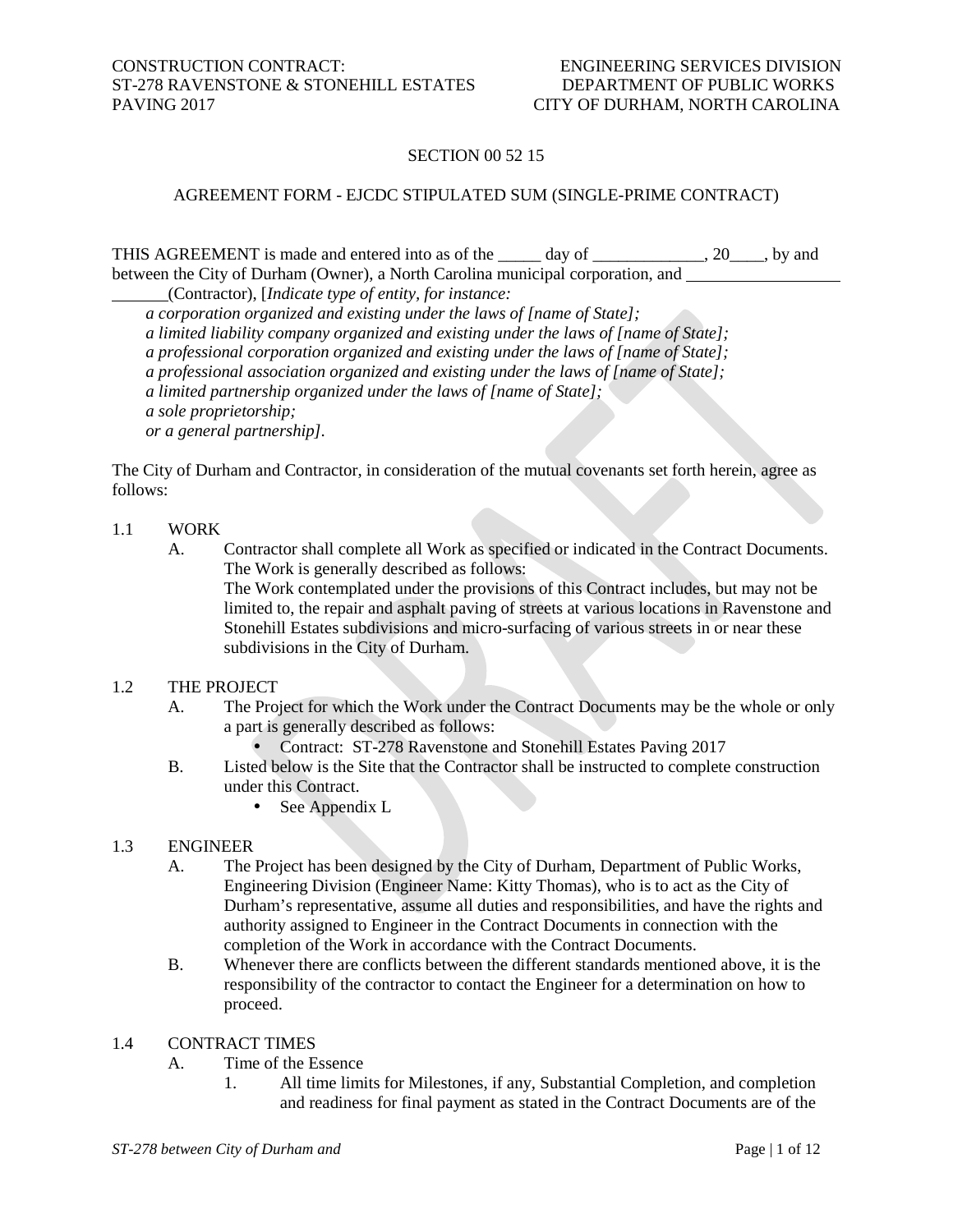essence of the Contract. Days to Achieve Substantial Completion and Final Payment

- B. Days to Achieve Substantial Completion and Final Payment
	- 1. The Work shall be substantially completed within 150 days after the date when the Contract Times commence to run (Notice to Proceed - Construction) as provided in Paragraph 2.03 of the General Conditions, and completed and ready for final payment in accordance with Paragraph 14.07 of the General Conditions within 150 days after the date when the Contract Times commence to run (Notice to Proceed - Construction)
- C. Liquidated Damages
	- 1. Contractor and the City of Durham recognize that time is of the essence of this Agreement and that the City of Durham will suffer financial loss if the Work is not completed within the times specified in Paragraph 1.4.B.1 above, plus any extensions thereof allowed in accordance with Article 12 of the General Conditions. The parties also recognize the delays, expense, and difficulties involved in proving, in a legal or arbitration proceeding, the actual loss suffered by the City of Durham if the Work is not completed on time. Accordingly, instead of requiring any such proof, the City of Durham and the Contractor agree that as liquidated damages for the delay (but not as a penalty), Contractor shall pay the City of Durham four hundred dollars (\$400.00) for each day that expires after the time specified in Paragraph 1.4.B.1 for Substantial Completion until the Work is substantially complete. After Substantial Completion, if Contractor shall neglect, refuse, or fail to complete the remaining Work within the Contract Time or any proper extension thereof granted by the City of Durham, Contractor shall pay the City of Durham four hundred dollars (\$400.00) for each day that expires after the time specified in Paragraph 1.4.B.1 for completion and readiness for final payment until the Work is completed and ready for final payment.
	- 2. Failure of the Contractor to commence construction within ten (10) days of the Notice to Proceed shall begin a daily penalty to the Contractor at a rate of fifty percent (50%) of the daily liquidated damages specified in Paragraph 1.4.C.1..
- D. Weather Related Delays
	- 1. The Contractor may request for an extension of Contract Times for delays related to adverse weather as described in the General Conditions, Paragraph 12.02A.
- E. Day and Time Restriction
	- 1. The Contractor will be allowed to work on this project Monday thru Friday between the hours of 7:00 a.m. to 7:00 p.m. The hours may be further restricted by the following:
		- a. Work will only be allowed when there is sufficient natural lighting to work safely.
		- b. No artificial lightning will be allowed on this project, unless authorized by the Engineer. If artificial lightning is allowed by the Engineer, all cost for the artificial lightning shall be at the Contractor's expense.
		- c. No work will be allowed on a street at or near a school while it is in session, unless authorized by the Engineer.
		- d. No work will be allowed in the area where a special event is taking place unless authorized by the Engineer.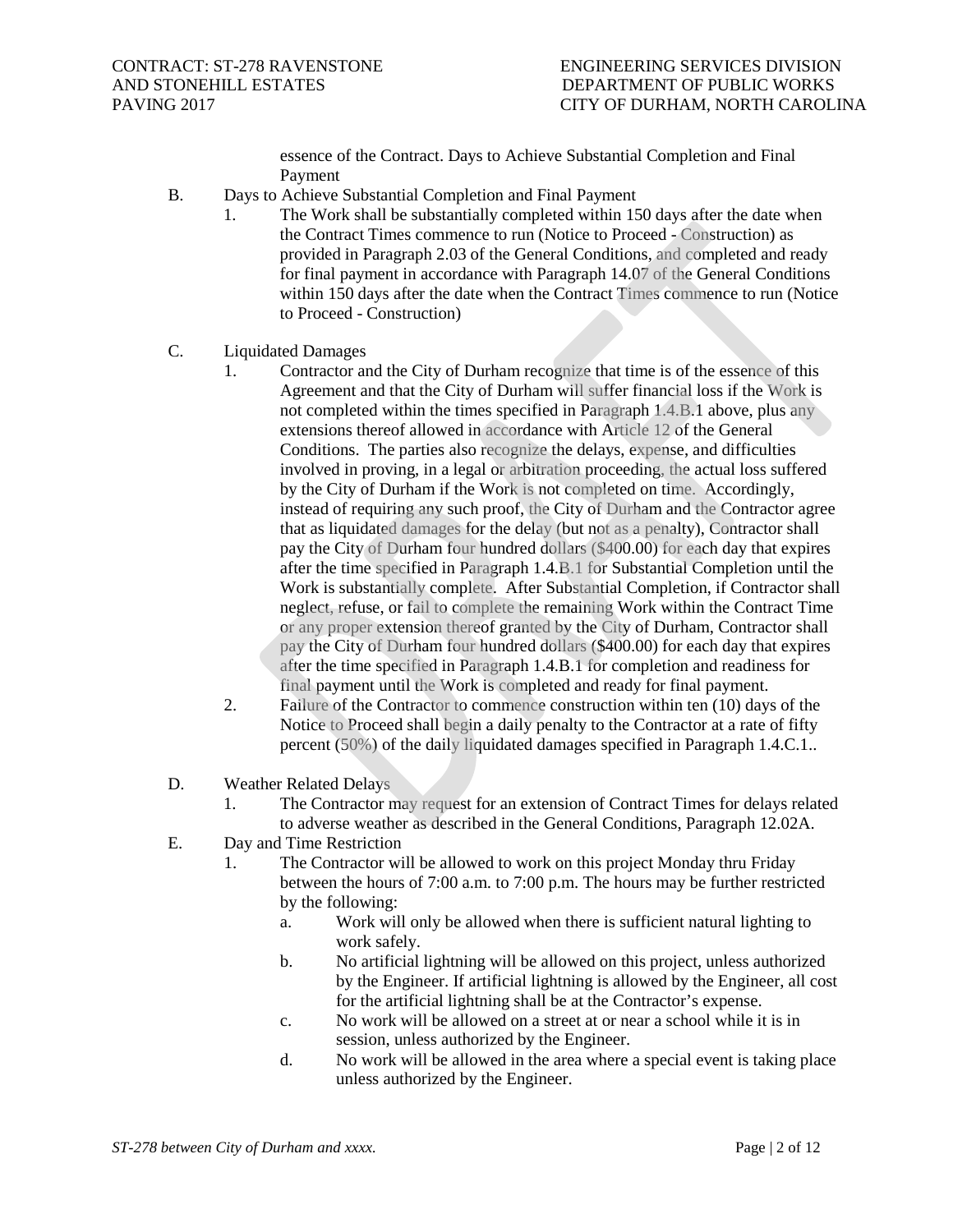e. No work will be allowed on a street during times of unusually heavy traffic.

## 1.5 CONTRACT PRICE

- A. The City of Durham shall pay Contractor for completion of the Work in accordance with the Contract Documents an amount in current funds equal to the sum of the amount determined pursuant to Paragraphs 1.5.A.1 and 1.5.A.2 below:
	- 1. For all Unit Price Work, an amount equal to the sum of the established unit price for each separately identified item of Unit Price Work times the estimated quantity of that item as indicated in this Paragraph 1.5.A.2:
	- 2. As provided in Paragraph 11.03 of the General Conditions, estimated quantities are not guaranteed, and determinations of actual quantities and classifications are to be made by the Engineer as provided in Paragraph 9.07 of the General Conditions. Unit prices have been computed as provided in Paragraph 11.03 of the General Conditions.

| ST-278: Ravenstone and Stonehill Estates Paving 2017 |                                                                        |              |                   |                   |      |  |
|------------------------------------------------------|------------------------------------------------------------------------|--------------|-------------------|-------------------|------|--|
| No.                                                  | <b>Bid Item Description</b>                                            | <b>Units</b> | <b>QTY</b>        | <b>Unit Price</b> | Cost |  |
| 1                                                    | Asphalt Binder for Plant Mix - Grade PG64-<br>22                       | <b>TON</b>   | 1100              |                   |      |  |
| $\overline{2}$                                       | Asphalt Base Course - Type B 25.0B                                     | <b>TON</b>   | 1700              |                   |      |  |
| 3                                                    | Asphalt Intermediate Course - Type I 19.0B                             | <b>TON</b>   | 7600              |                   |      |  |
| 4                                                    | Asphalt Surface Course - Type S9.5B                                    | <b>TON</b>   | 4650              |                   |      |  |
| 5                                                    | Asphalt Surface Course - Type S9.5A                                    | <b>TON</b>   | 4100              |                   |      |  |
| 6                                                    | Milling of Pavement Structure - Upto 3.0"                              | SY           | 50000             |                   |      |  |
| 8                                                    | Pavement Structure Repair (0" to 10" Below<br>Milled Pavement Surface) | SY           | 35500             |                   |      |  |
| 9                                                    | Micro-Surfacing (1/4" thick overlay)                                   | <b>SY</b>    | 61000             |                   |      |  |
| 10                                                   | Manhole Frame and Cover Replacement                                    | EA           | 15                |                   |      |  |
| 11                                                   | Manhole Adjustments                                                    | EA           | 90                |                   |      |  |
| 12                                                   | Valve and Meter Box Adjustments                                        | EA           | 70                |                   |      |  |
| 13                                                   | Valve and Meter Box Frame and Cover<br>Replacement                     | EA           | 15                |                   |      |  |
| 14                                                   | Temporary No Parking Signs (Install and<br>Remove)                     | EA           | 120               |                   |      |  |
| 15                                                   | <b>Incidental ABC Stone</b>                                            | <b>TON</b>   | 20                |                   |      |  |
| 16                                                   | Seeding and Mulching                                                   | <b>SY</b>    | 100               |                   |      |  |
| 17                                                   | <b>Traffic Control</b>                                                 | <b>LS</b>    | 1                 |                   |      |  |
| <b>SUBTOTAL:</b>                                     |                                                                        |              |                   |                   |      |  |
| 18                                                   | Mobilization (Max 5% of Subtotal)                                      | LS           | 1                 |                   |      |  |
|                                                      |                                                                        |              | <b>BID TOTAL:</b> |                   |      |  |

# UNIT PRICE WORK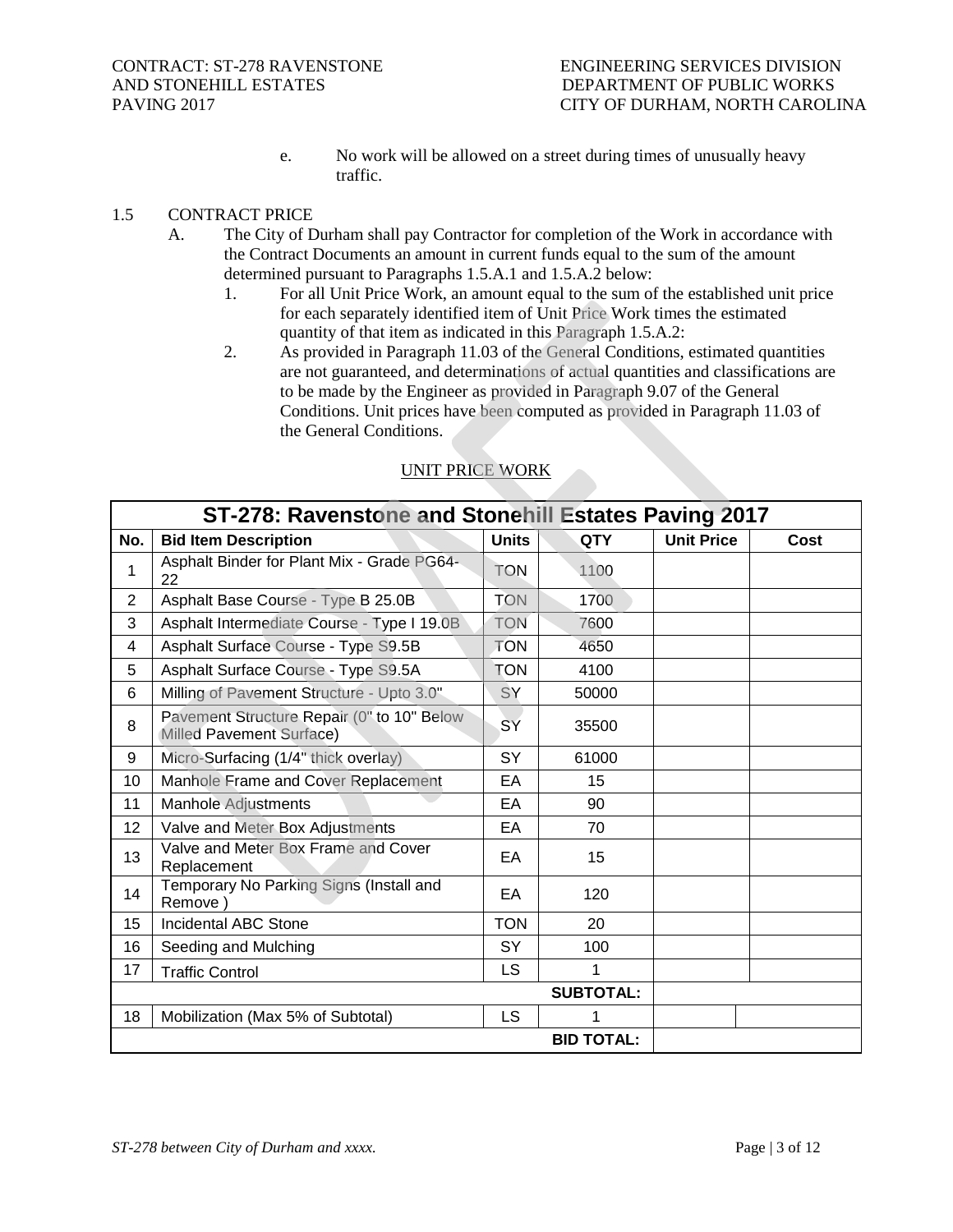#### 1.6 PAYMENT PROCEDURES

- B. Submittal and Processing of Payments
	- 1. Contractor shall submit Applications for Payment in accordance with Article 14 of the General Conditions. Applications for Payment will be processed by Engineer as provided in the General Conditions.
- C. Progress Payments; Retainage
	- 1. The City of Durham shall make progress payments on account of the Contract Price on the basis of Contractor's Applications for Payment on or about the [first] day of each month during performance of the Work as provided in [Paragraphs 1.6.B.1.a through 1.6.B.1.e] below. All such payments will be measured by the schedule of values established as provided in [Paragraph 2.07.A] of the General Conditions (and in the case of Unit Price Work based on the number of units completed) or, in the event there is no schedule of values, as provided in the General Requirements:
		- a. Prior to Substantial Completion, progress payments will be made in an amount equal to the percentage indicated below but, in each case, less the aggregate of payments previously made and less such amount as Engineer may determine or the City of Durham may withhold, including but not limited to liquidated damages, in accordance with [Paragraph 14.02 of the General Conditions].
		- b. The City of Durham will retain five (5) percent of the amount of each estimate until Work covered by the Contract is fifty percent (50%) complete. If after the Project is deemed fifty percent (50%) complete based upon the Contractor's gross Project invoices, excluding the value of materials stored on and off-site, and the Contractor provides the City and the Engineer the following:
			- 1) Written verification evidencing fifty percent (50%) completion of the Project; and,
			- 2) Written consent of the surety named in the Project performance and payment bonds agreeing that the City shall not retain any further retainage from periodic payments due to the Contractor;

the City shall cease holding retainage from future periodic payments if the City finds that the Contractor is performing satisfactorily, and any nonconforming Work identified in writing by the Engineer or City (prior to the point of fifty percent (50%) Project completion) has been corrected by the Contractor and accepted by the Engineer or City, whoever provided such prior notice of nonconforming Work. If, however, the City determines the Contractor's performance is unsatisfactory, the City may reinstate the specified retainage for each subsequent periodic payment. Notwithstanding anything to the contrary, City may assess retainage after fifty percent (50%) project completion, even if the Contractor has complied with [Paragraphs 1.6.B.1.b.1 and 1.6.B.1.b.2 (above)] and continues to perform satisfactorily as necessary to retain two and one-half percent (2.5%) total retainage through the completion of the Project.

- D. Final Payment
	- 1. Prior to issuing final payment, the Contractor will furnish to the City of Durham certification that: All Subcontractors and vendors associated with this Contract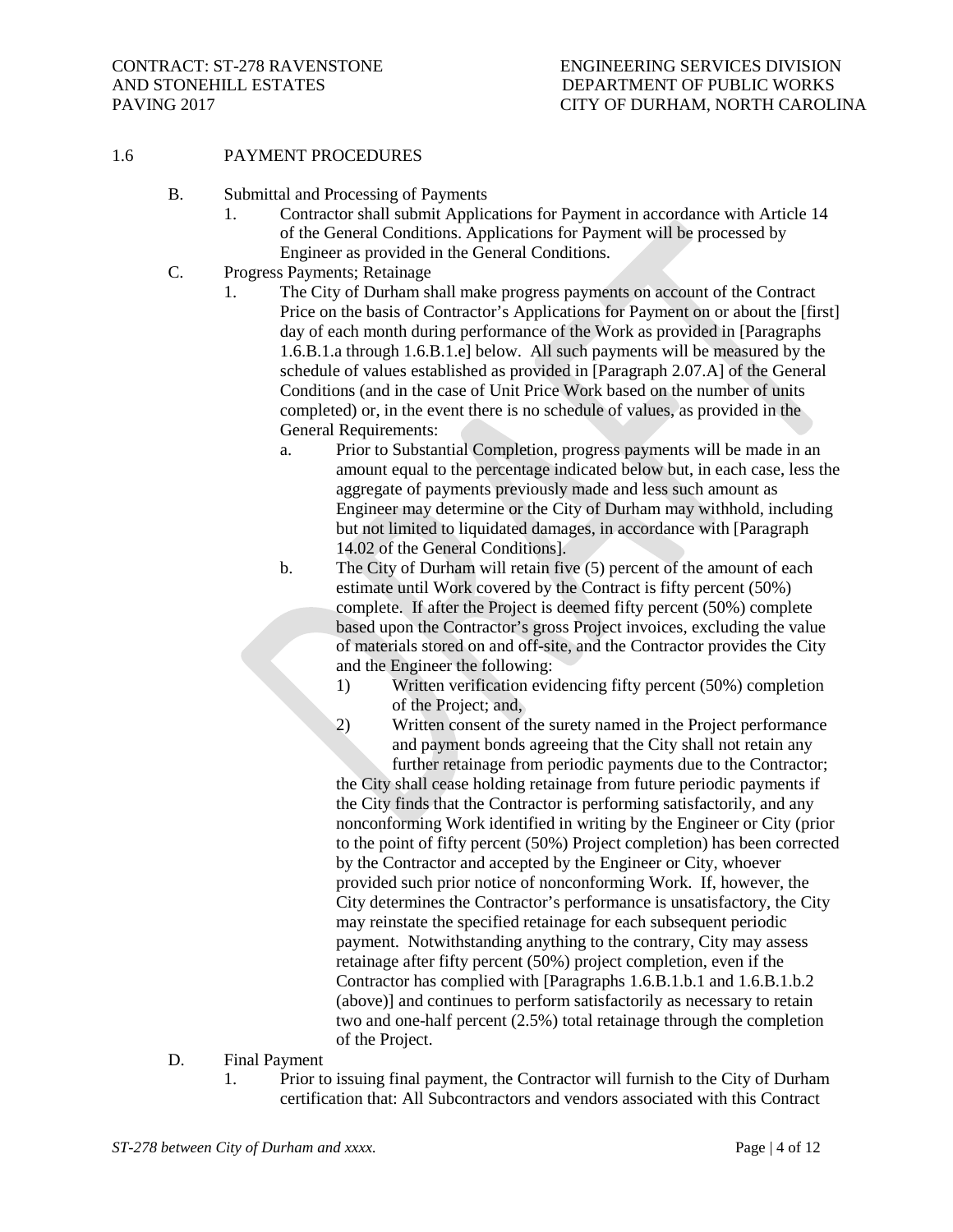have been paid; no liens and/or lawsuits have been placed against the Contractor for this Work; and the total dollar amount has been paid to all Subcontractors, Suppliers, and others associated with this project.

2. Upon final completion and acceptance of the Work in accordance with Paragraph 14.07 of the General Conditions, the City of Durham shall pay the remainder of the Contract price as recommended by Engineer as provided in said Paragraph 14.07.

## 1.7 NOT USED

## 1.8 CONTRACTOR'S REPRESENTATIONS

- A. In order to induce the City of Durham to enter into this Agreement Contractor makes the following representations:
	- 1. Contractor has examined and carefully studied the Contract Documents and the other related data identified in the Bidding Documents.
	- 2. Contractor has visited the Site and become familiar with and is satisfied as to the general, local, and Site conditions that may affect cost, progress, and performance of the Work.
	- 3. Contractor is familiar with and is satisfied as to all federal, state, and local Laws and regulations that may affect cost, progress, and performance of the Work.
	- 4. Contractor has carefully studied all:
		- a. Reports of explorations and tests of subsurface conditions at or contiguous to the Site and all drawings of physical conditions in or relating to existing surface or subsurface structures at or contiguous to the Site (except Underground Facilities) which have been identified in Paragraph 4.02 of the General Conditions; and
		- b. Reports and drawings of a Hazardous Environmental Condition, if any, at the Site which has been identified in Paragraph 4.06 of the General Conditions.
	- 5. Contractor has obtained and carefully studied (or assumes responsibility for doing so) all additional and supplementary examinations, investigations, explorations, tests, studies, and data concerning conditions (surface, subsurface, and Underground Facilities) at or contiguous to the Site which may affect cost, progress, or performance of the Work or which relate to any aspect of the means, methods, techniques, sequences, and procedures of construction to be employed by the Contractor, including any specific means, methods, techniques, sequences, and procedures of construction expressly required by the Bidding Documents, and safety precautions and programs incident thereto.
	- 6. Contractor does not consider that any further examinations, investigations, explorations, tests, studies, or data are necessary for the performance of the Work at the Contract Price, within the Contract Times, and in accordance with the other terms and conditions of the Contract Documents.
	- 7. Contractor is aware of the general nature of work to be performed by the City of Durham and others at the Site that relates to the Work as indicated in the Contract Documents.
	- 8. Contractor has correlated the information known to the Contractor, information and observations obtained from visits to the Site, reports and drawings identified in the Contract Documents, and all additional examinations, investigations, explorations, tests, studies, and data with the Contract Documents.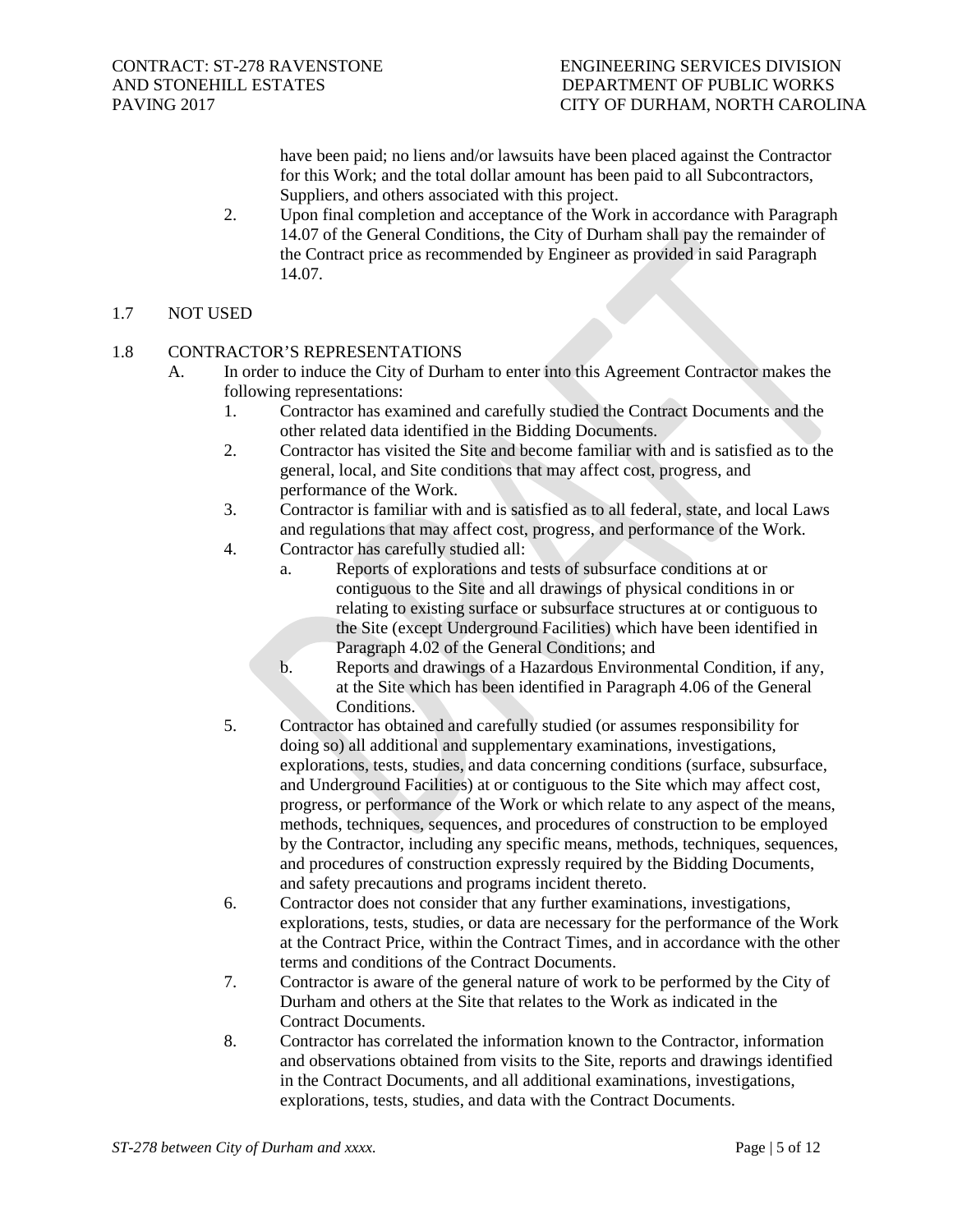- 9. Contractor has given Engineer written notice of all conflicts, errors, ambiguities, or discrepancies that Contractor has discovered in the Contract Documents, and the written resolution thereof by Engineer is acceptable to Contractor.
- 10. The Contract Documents are generally sufficient to indicate and convey understanding of all terms and conditions for performance and furnishing of the Work.

#### 1.9 CONTRACT DOCUMENTS

## A. Contents

- 1. The Contract Documents consist of the following:
	- a. This Agreement (pages 39 to 50, inclusive).
		- b. Performance and Payment bonds (pages 210 to 215, inclusive).
		- c. Other bonds (pages 206 to 209, inclusive).
		- d. General Conditions (pages 52 to 107, inclusive).
		- e. Project Manual as published on the project website, including all addenda (all pages).
		- f. Technical Specifications as listed in the table of contents of the Project Manual.
	- g. Addenda:
	- h. Exhibits to this Agreement (enumerated as follows):
		- 1) Contractor's Bid (pages 29 to 38, inclusive).<br>2) Contract Certificates of Liability/Insurance.
		- 2) Contract Certificates of Liability/Insurance.
		- 3) City of Durham, Certificate of Finance Officer Non-Collusion Statement by Contractor (pages 202 to 205, inclusive).
		- 4) Documentation submitted by Contractor prior to Notice of Award.
	- i. The following which may be delivered or issued on or after the Effective Date of the Agreement and are not attached hereto:
		- 1) Notice to Proceed.
		- 2) Work Change Directives.
		- 3) Change Order(s).
- B. The documents listed in Paragraph 1.8.A.1 are attached to this Agreement (except as expressly noted otherwise above).
- C. There are no Contract Documents other than those listed above in this Paragraph 1.8.A.1.
- D. The Contract Documents may only be amended, modified, or supplemented as provided in Paragraph 3.04 of the General Conditions.
- E. Coordination of General Conditions, Supplementary Conditions, Agreement, and Technical Specifications
	- 1. All components of the Contract Documents are essential elements of the Contract between the Owner and Contractor, and notwithstanding the requirements of Paragraph 3.03 of the General Conditions, in case of a conflict or contradiction among the General Conditions (including Supplementary Conditions), Agreement, and Technical Specifications, the following shall be the order of controlling authority as among these documents: The Technical Specifications shall control over the Agreement and the Agreement shall control over the General Conditions (including Supplementary Conditions).
- 1.10 MISCELLANEOUS
	- A. Terms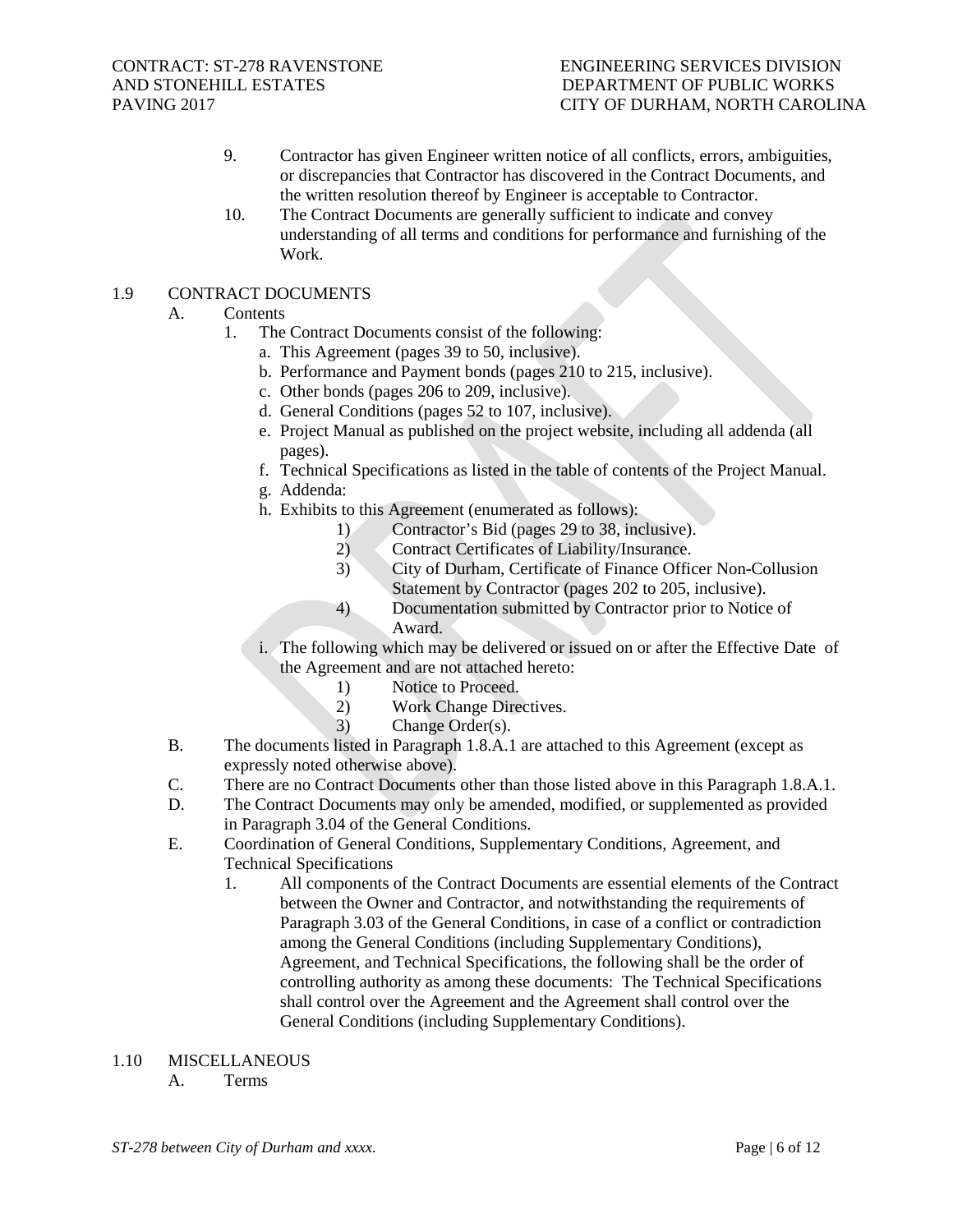- 1. Terms used in this Agreement will have the meanings stated in the General Conditions.
- B. Assignment of Contract
	- 1. No assignment by a party hereto of any rights under or interests in the Contract will be binding on another party hereto without the written consent of the party sought to be bound; and, specifically but without limitation, moneys that may become due and moneys that are due may not be assigned without such consent (except to the extent that the effect of this restriction may be limited by law), and unless specifically stated to the contrary in any written consent to an assignment, no assignment will release or discharge the assignor from any duty or responsibility under the Contract Documents.
- C. Successors and Assigns
	- 1. The City of Durham and Contractor each binds itself, its partners, successors, assigns, and legal representatives to the other party hereto, its partners, successors, assigns, and legal representatives in respect to all covenants, agreements, and obligations contained in the Contract Documents.
- D. Severability
	- 1. Any provision or part of the Contract Documents held to be void or unenforceable under any Law or Regulation shall be deemed stricken, and all remaining provisions shall continue to be valid and binding upon the City of Durham and Contractor, who agree that the Contract Documents shall be reformed to replace such stricken provision or part thereof with a valid and enforceable provision that comes as close as possible to expressing the intention of the stricken provision.
- E. Notices and Communications
	- 1. All notices and other communications required or permitted by Contract shall be in writing and shall be given by personal delivery, fax, or certified United States mail (return receipt requested) addressed/faxed as follows:

To the City (Owner): ATTN: Kitty M. Thomas, EI City of Durham Department of Public Works, Engineering 101 City Hall Plaza, Ste. 3100 Durham, NC 27701-3329 Fax No.: (919) 560-4316 Email: kitty.thomas@durhamnc.gov

To the Contractor: Attention: Firm Name Street Address City, State Zip Code Fax No.: Email:

2. A change of address, fax number, or person to receive notices or communications may be made by either party by notice given to the other party. Any notices or communications under Contract shall be deemed given at the time of actual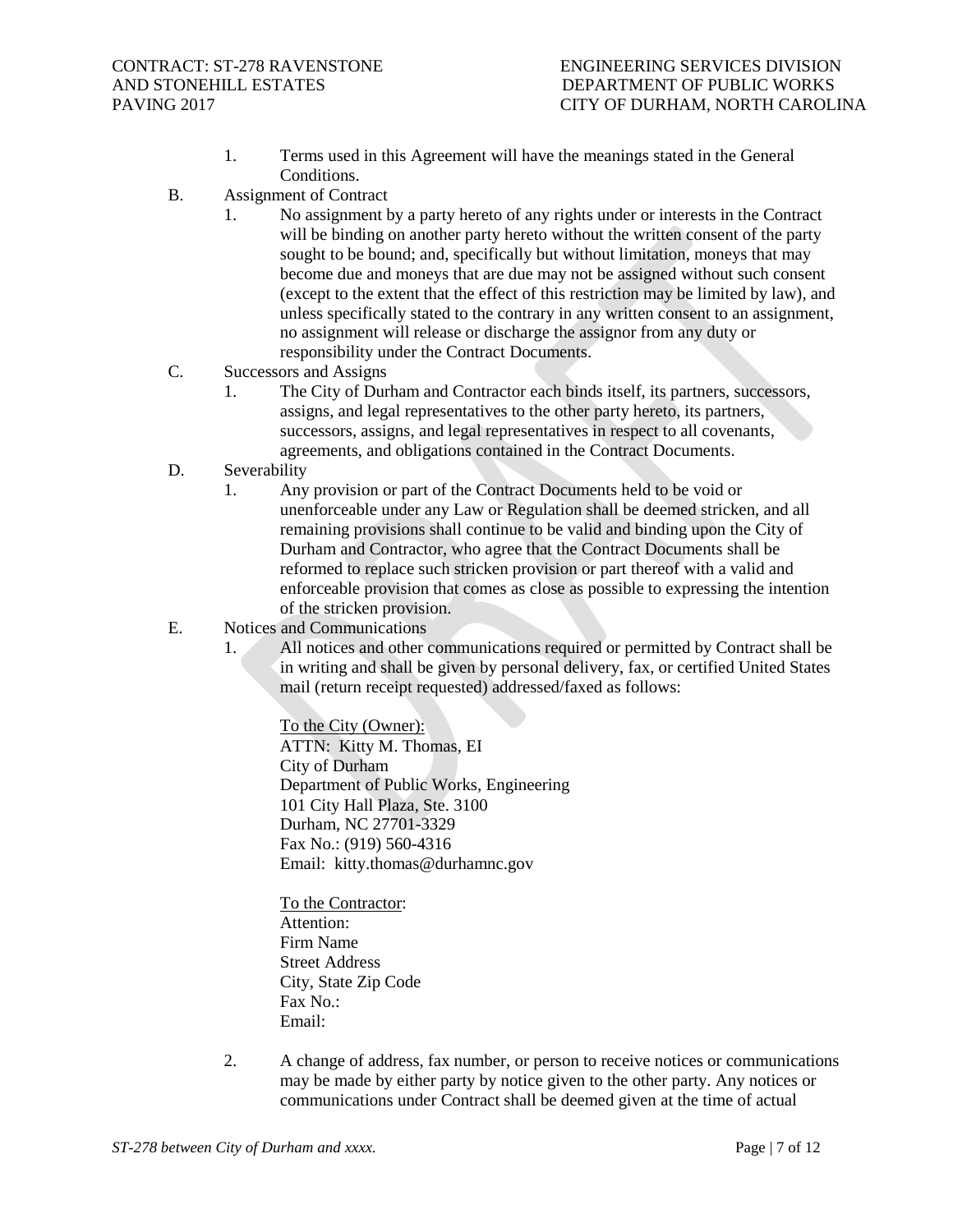delivery, if it is personally delivered or faxed. If the notices or communications are sent by United States mail, it shall be deemed given upon the third calendar day following the day on which the notices or communications were postmarked, or upon actual delivery, whichever first occurs.

- F. Other Provisions
	- 1. Finish Work
		- a. The Contractor shall be responsible for all finished work. Any work that is defaced, scarred, or vandalized prior to acceptance must be corrected within thirty (30) days from the date notice is given by the City of Durham.
- G. Technical Data and Other Work
	- 1. Subsurface and Physical Conditions
		- a. No reports of explorations or tests of subsurface conditions at or contiguous to the Site are known to the City of Durham or Engineer.
	- 2. Hazardous Environmental Condition
		- a. No reports or drawings related to Hazardous Environmental Condition are known to the City of Durham or Engineer.
	- 3. Other Work
		- a. The City of Durham and Engineer are unaware of any other work on the Site at the time of Notice to Proceed
- H. Insurance Requirements
	- 1. Contractor agrees to maintain, on a primary basis and at is sole expense, at all times during the life of this Contract the following applicable coverage's and limits. The requirements contained herein, as well as City's review or acceptance of insurance maintained by Contractor is not intended to and shall not in any manner limit or qualify the liabilities or obligations assumed by Contractor under this Contract.
		- a. Commercial General Liability Combined single limit of no less than \$1,000,000 each occurrence and \$2,000,000 aggregate. Coverage shall not contain any endorsement(s) excluding nor limiting Product/Completed Operations, Contractual Liability or Cross Liability.
		- b. Automobile Liability Limits of no less than \$1,000,000 Combined Single Limit. Coverage shall include liability for Owned, Non-Owned and Hired automobiles. In the event Contractor does not own automobiles, Contractor agrees to maintain coverage for Hired and Non-Owned Auto Liability, which may be satisfied by way of endorsement to the Commercial General Liability policy or separate Auto Liability policy. Automobile coverage is only necessary if vehicles are used in the provision of services under this Contract and/or are brought on a City of Durham site.
		- c. Umbrella or Excess Liability Contractor may satisfy the minimum liability limits required above under an Umbrella or Excess Liability policy. There is no minimum Per Occurrence limit of liability under the Umbrella or Excess Liability, however, the Annual Aggregate limits shall not be less than the highest 'Each Occurrence' limit for required policies. Contractor agrees to endorse City of Durham as an 'Additional Insured' on the Umbrella or Excess Liability, unless the Certificate of Insurance states the Umbrella or Excess Liability provides coverage on a 'Follow-Form' basis.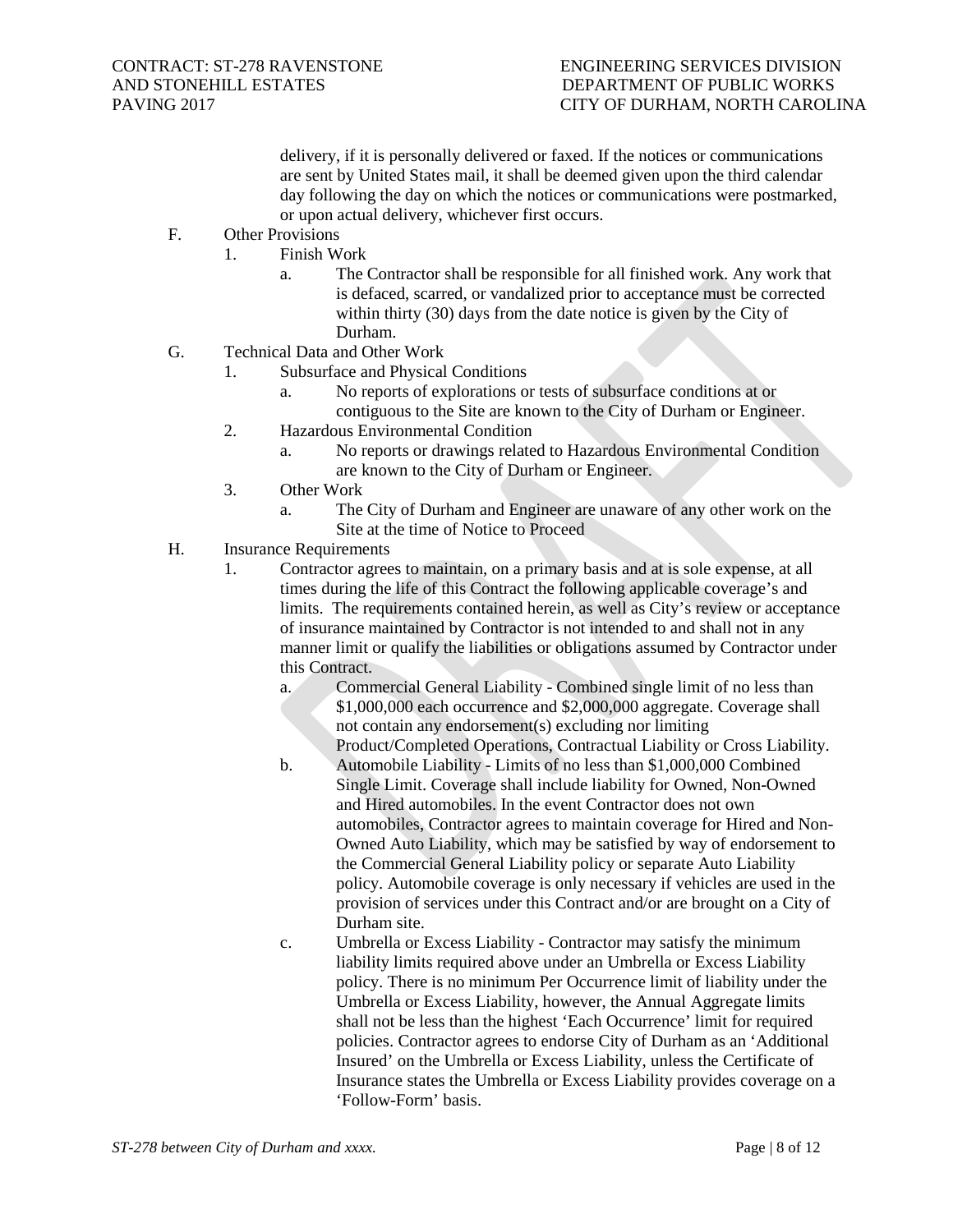- d. Worker's Compensation & Employers Liability Contractor agrees to maintain Worker's Compensation Insurance in accordance with North Carolina General Statute Chapter 97 and with Employer Liability limits of no less than \$1,000,000 each accident, each employee and policy limit. This policy must include a Waiver of Subrogation.
- e. Professional Liability Contractor agrees to maintain Professional Liability Insurance with limits no less than \$1,000,000, covering claims arising out of professional architect, engineers and surveyors services performed in connection with this contract.
- f. Environmental/Pollution Contractor agrees to maintain Environmental/Pollution Liability Insurance with limits no less than \$1,000,000 per occurrence and \$2,000,000 aggregate, covering claims arising out of the use or application of chemicals/herbicides as well as the negligent release of hazardous materials. Coverage may also be satisfied by endorsement to the Commercial General Liability policy with minimum limits of \$1,000,000/\$2,000,000.
- g. Additional Insured Contractor agrees to endorse the City as an Additional Insured on the Commercial General Liability. The Additional Insured shall read 'City of Durham as its interest may appear'.
- h. Certificate of Insurance Contractor agrees to provide City of Durham a Certificate of Insurance evidencing that all coverage's, limits and endorsements required herein are maintained and in full force and effect, and Certificates of Insurance shall provide a minimum thirty (30) day endeavor to notify, when available, by Contractor's insurer. If Contractor receives a non-renewal or cancellation notice from an insurance carrier affording coverage required herein, or receives notice that coverage no longer complies with the insurance requirements herein, Contractor agrees to notify the City within five (5) business days with a copy of the non-renewal or cancellation notice, or written specifics as to which coverage is no longer in compliance. The Certificate Holder address should read:

City of Durham Department of Public Works/Engineering 101 City Hall Plaza, Ste. 3100 Durham, NC 27701

- i. All insurance companies must be authorized to do business in North Carolina and be acceptable to the City of Durham's Risk Manager.
- I. E-Verify Requirement
	- 1. E-Verify Requirement. (a) If this contract is awarded pursuant to North Carolina General Statutes (NCGS) 143-129 – (i) the contractor represents and covenants that the contractor and its subcontractors comply with the requirements of Article 2 of Chapter 64 of the NCGS; (ii) the words "contractor," "contractor's subcontractors," and "comply" as used in this subsection (a) shall have the meanings intended by NCGS 143-129(j); and (iii) the City is relying on this subsection (a) in entering into this contract. (b) If this contract is subject to NCGS 143-133.3, the contractor and its subcontractors shall comply with the requirements of Article 2 of Chapter 64 of the NCGS.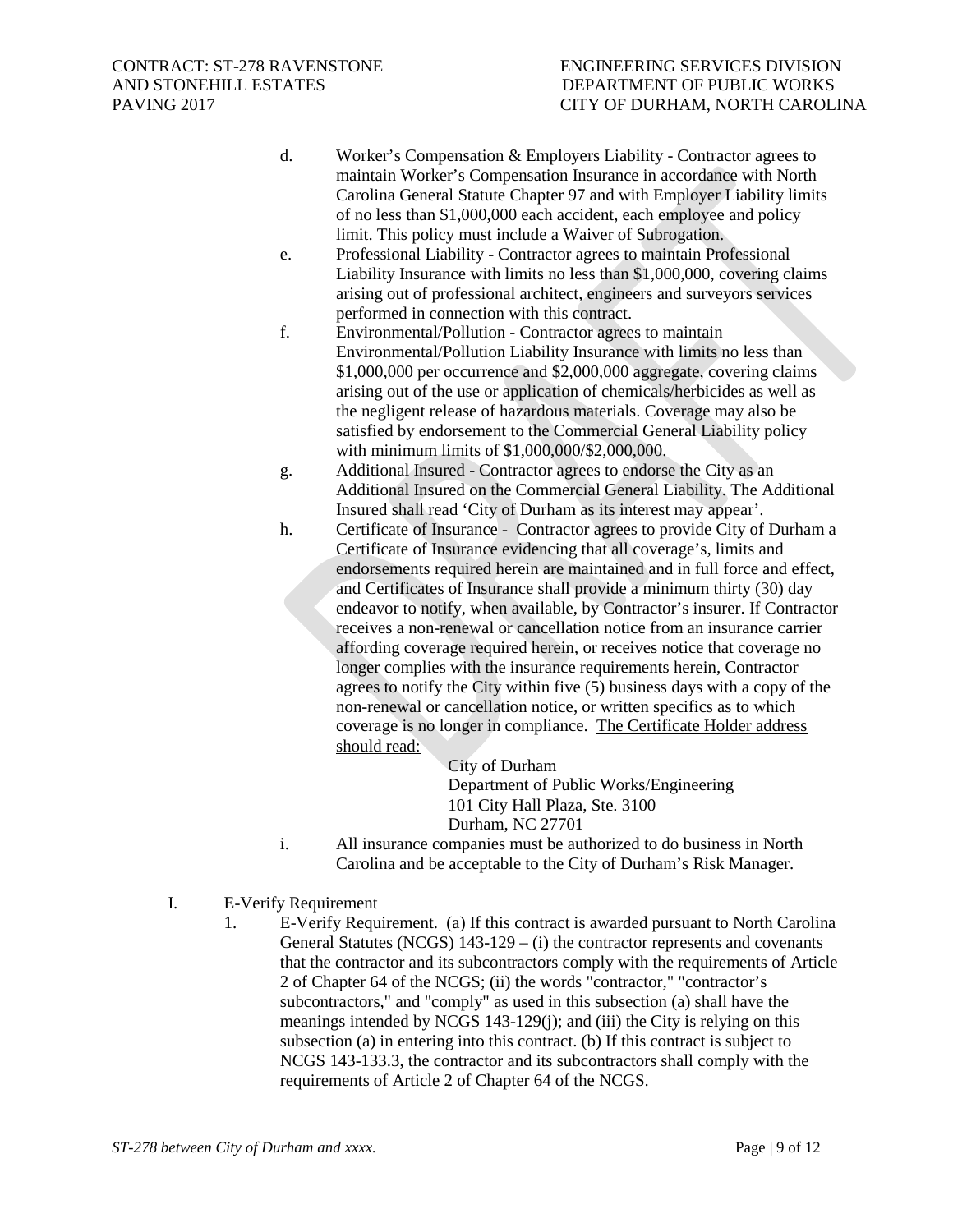- J. Iran Divestment Act Certification
	- 1. The Contractor certifies that, if it submitted a successful bid for this contract, then as of the date it submitted the bid, the Contractor was not identified on the Iran List. If it did not submit a bid for this contract, the Contractor certifies that as of the date that this contract is entered into, the Contractor is not identified on the Iran List. It is a material breach of contract for the Contractor to be identified on the Iran List during the term of this contract or to utilize on this contract any subcontractor that is identified on the Iran List. In this Iran Divestment Act Certification section -- "Contractor" means the person entering into this contract with the City of Durham; and "Iran List" means the Final Divestment List – Iran, the Parent and Subsidiary Guidance List – Iran, and all other lists issued from time to time by the N.C. State Treasurer to comply with G. S. 143C-6A-4 of the N.C. Iran Divestment Act.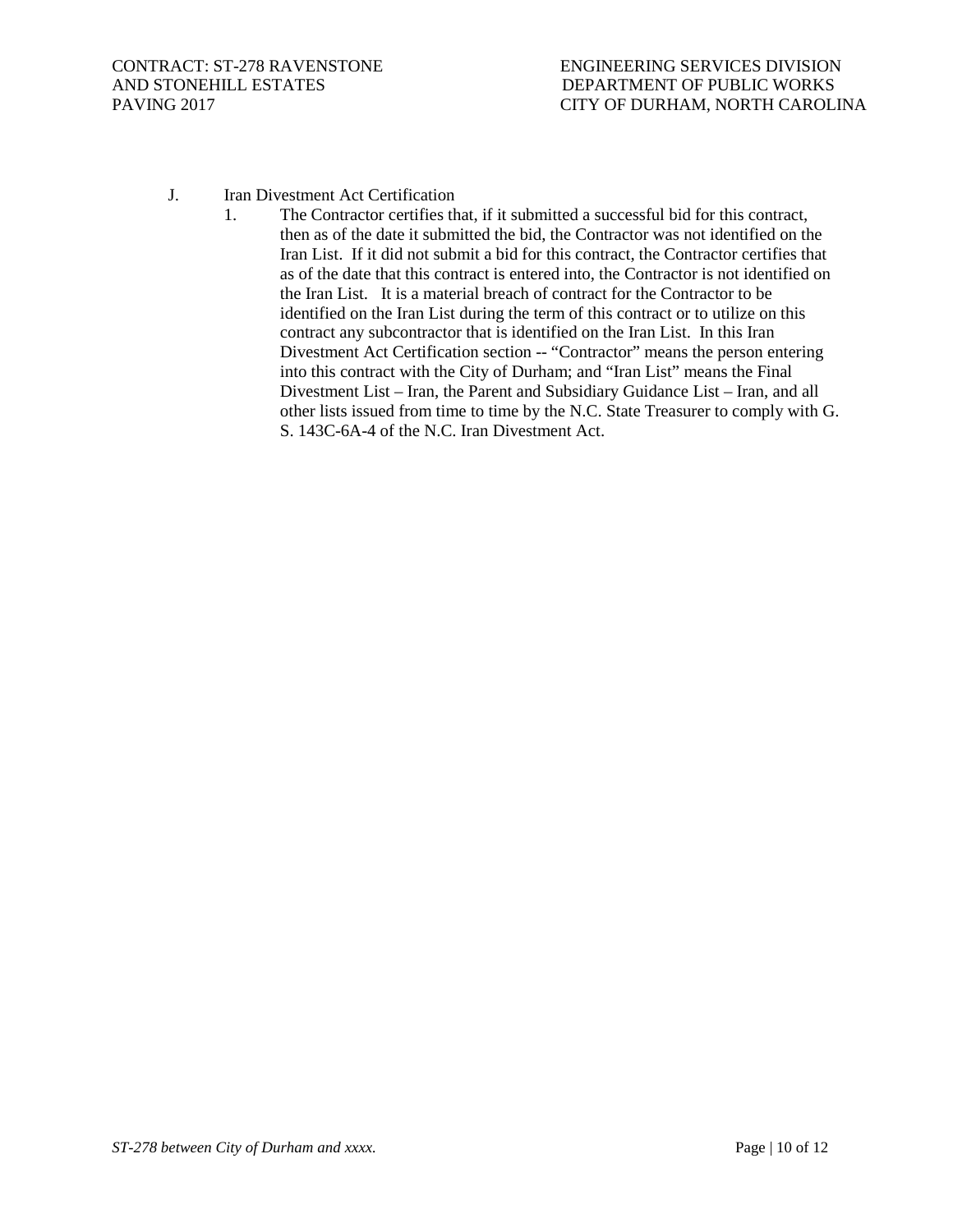## NON-COLLUSION STATEMENT BY CONTRACTOR

The City of Durham prohibits collusion, which is defined as a secret agreement for a deceitful or fraudulent purpose.

I, ……………………………………………………, affirm that I have not engaged in collusion with any City employee(s), other person, corporations, or firms relating to this Bid, proposals, or quotations. I understand collusive bidding is a violation of state and federal law and can result in fines, prison sentences, and civil damage awards.

…………………………………………………… **CONTRACTOR**